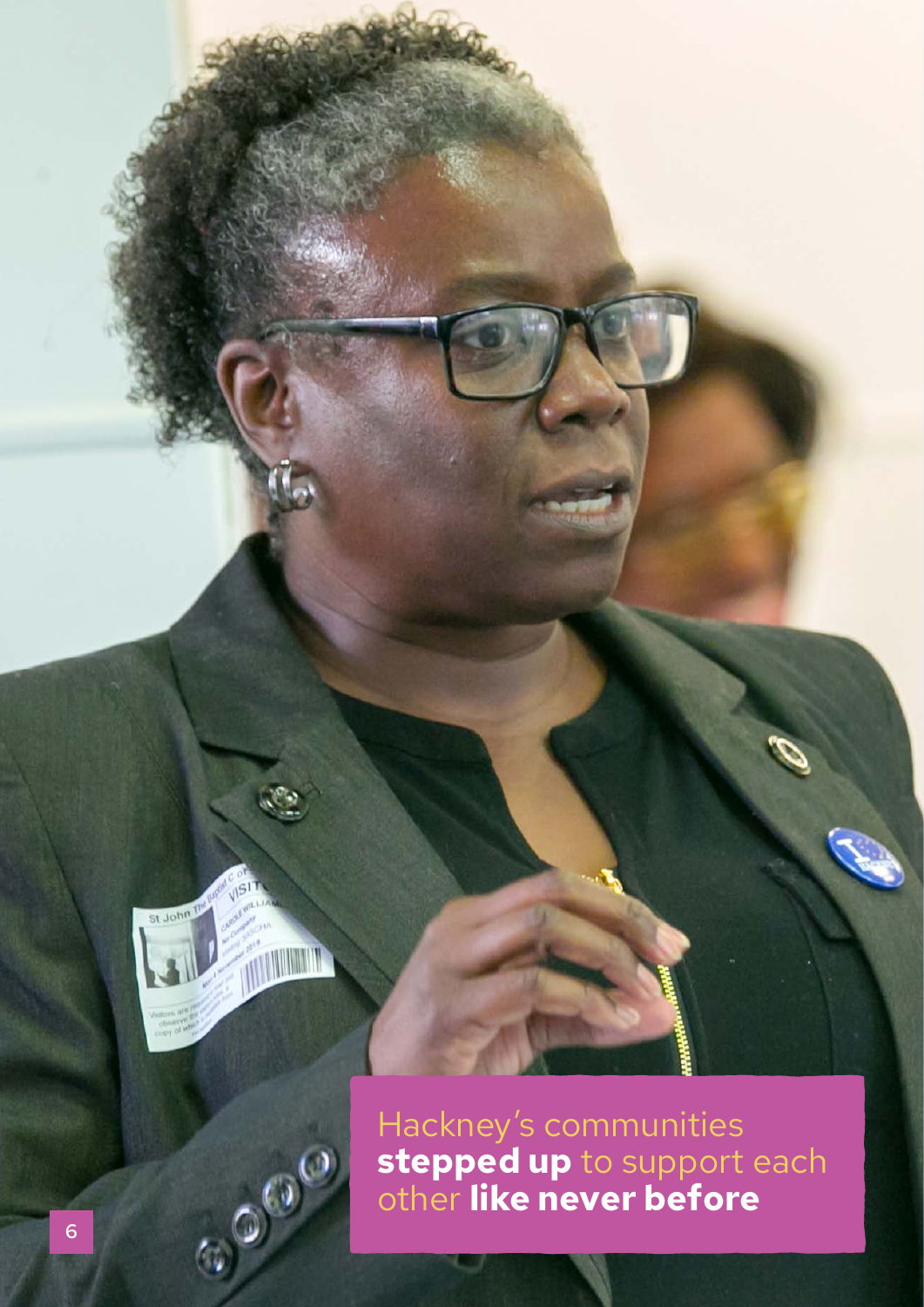# 1. STEP UP SUPPORT AND HELP HACKNEY RECOVER

**The coronavirus pandemic and lockdowns have been some of the greatest challenges Hackney has faced since the Second World War. It has taken every part of the Council and other public services in the borough to get us through it.**

Our frontline services could not have done it alone. Hackney's communities stepped up to support each other **like never before** - checking in on neighbours and friends, setting up mutual aid groups, volunteering with local charities and more.

We are just starting to see the long-term impacts that tackling the pandemic has had on our borough. More people are claiming Universal Credit, food and fuel bills are rising, energy bills are increasing, and people are experiencing a real-terms pay cut as we face record inflation.

### Just when people need support the most, **this Conservative government is letting us down**

- too busy mopping up from their lockdown parties and political scandals to come up with a plan to help people through the cost-of-living crisis.

So where the Conservatives are stepping back, Hackney's Labour council **will continue to step in and step up to support and help Hackney recover.** 

We'll do that by making Hackney fairer and more equal - by helping people on low incomes, tackling poverty, coordinating support across local organisations, and providing good jobs and opportunities for local people.

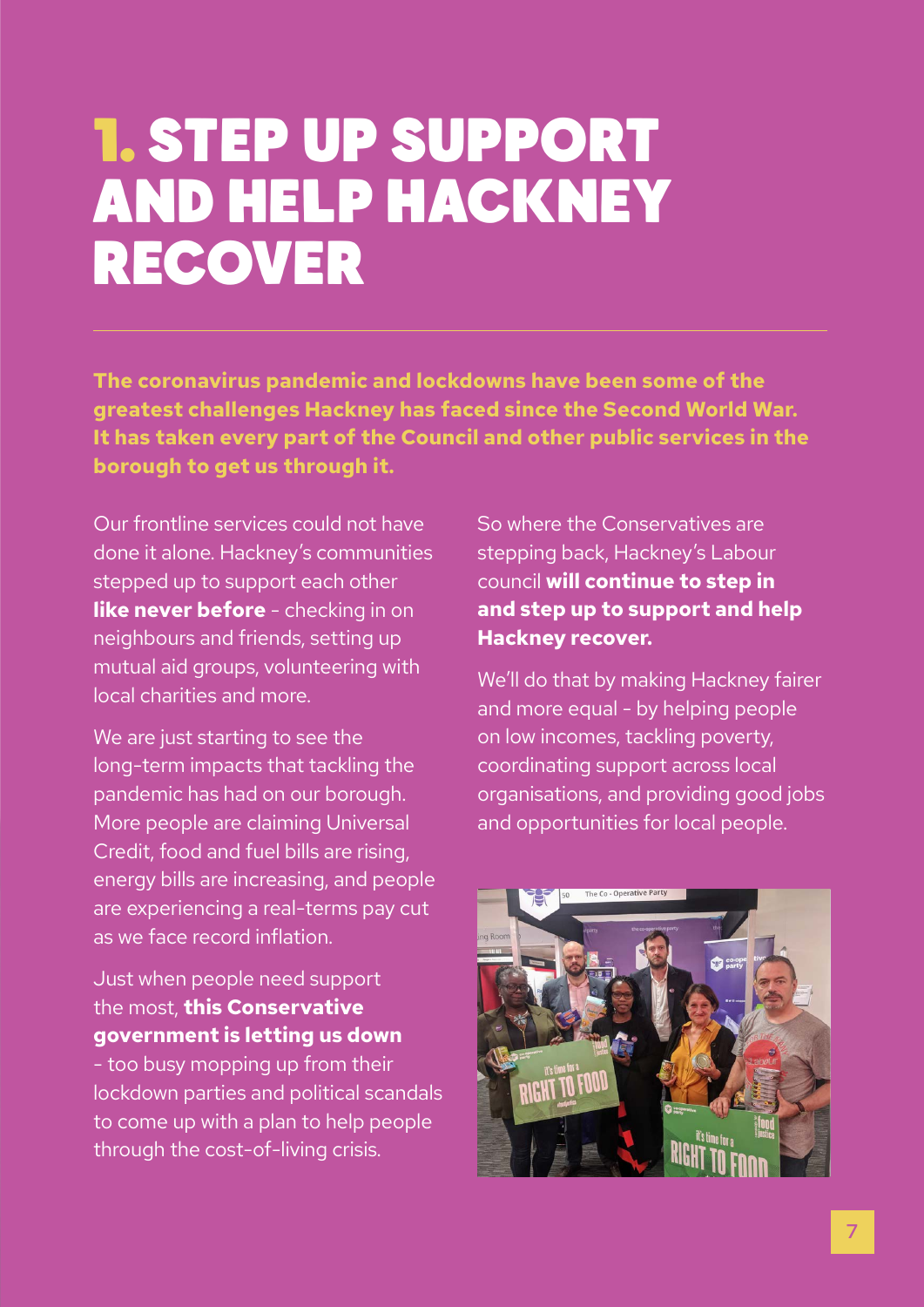### OUR RECORD

- **• Recruited 1,400** volunteers to help people during the pandemic, from supporting frontline services to delivering food and supplies.
- **• Provided** food and fuel vouchers as well as emergency grants to help people pay the rent, including food vouchers to **20,000** children.
- **• Delivered** over **£40,000** of free fruit and vegetables from our street markets to families in need.
- **• Remained** one of the **largest** funders of lunch clubs in London, providing free meals and reducing loneliness amongst our elderly residents.
- **• Maintained contact with families and carers** through our children's centres, youth hubs and adventure playgrounds, offering places to play and connect.
- **• Increased** funding for local, independent advice services to **£1m** this year.
- **• Provided £80,000** of hardship support for migrants who would otherwise be ineligible for support from benefits and public services.
- **• Delivered** internships for **40** young people with Special Educational Needs and Disabilities.
- **• Supported 113** young people into a paid *Kickstart* work placement.
- **• Recruited 184** apprentices to the Council's award-winning scheme.
- **• Enrolled 1,859** adults onto over **200** education and skills courses including *ESOL* courses to **200**  people every year.
- **• Welcomed** almost **400 s**taff and over **£12 million** of contracted services back into the Council, making sure quality public services are run for the public good.
- **• Recognised** the value of our **58** parks and green spaces, ensuring residents have had access to places to gain respite and reflect on the events of the last two years.

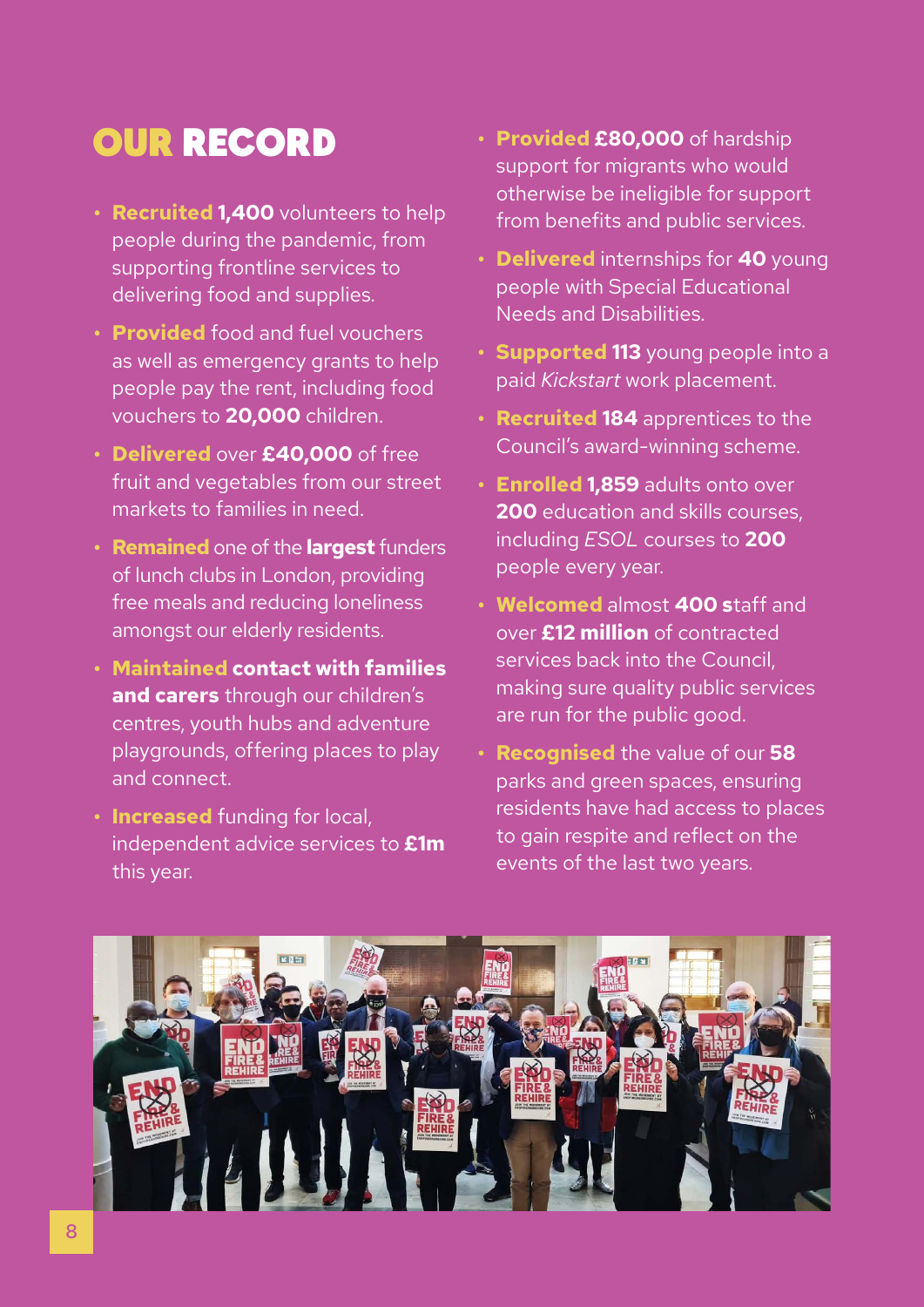## OUR PLAN

**We will do everything we can to stop the squeeze on people's cost of living, making sure that fees and charges provide value for money for residents, and that Council Tax rises are kept as low as possible.** 

The Conservative government claims to have "ended austerity," but in reality, they have just forced councils to increase unfair taxes to prevent huge cuts. So every time we are forced to increase Council Tax, we will also give low-income households a **bigger discount** on their Council Tax bill, despite no support from the Government for this. We will provide low-income households with a **90%** discount on their Council Tax bill by 2026 and a **full 100%** discount by 2030.

We will recover from the criminal cyber attack, rebuilding trust in our services and ensuring that you can access council services when you need them.

This will go hand-in-hand with the first priority of any Labour council to run **financially stable and well-run services.** Hackney Labour pledges to maintain **a balanced budget** every year, ensuring that residents get value for money from well-performing council services that support the most vulnerable and serve the wider community.

To do that, we will need to transform services - using digital and other tools to improve efficiency, flexibility, and performance. This is particularly true



of our *Adult Social Care and Children's Social Care* services, which together make up the majority of the Council's spending.

Transformed services will help us **tackle poverty and inequality** that the pandemic has highlighted and made worse. We will make sure every council service is focused on this mission and delivers fairness for people with low incomes.

We will become a *Right to Food* Borough - we will continue our work to end holiday hunger in our schools; work together with the *Hackney Food Justice Alliance* and the *Community*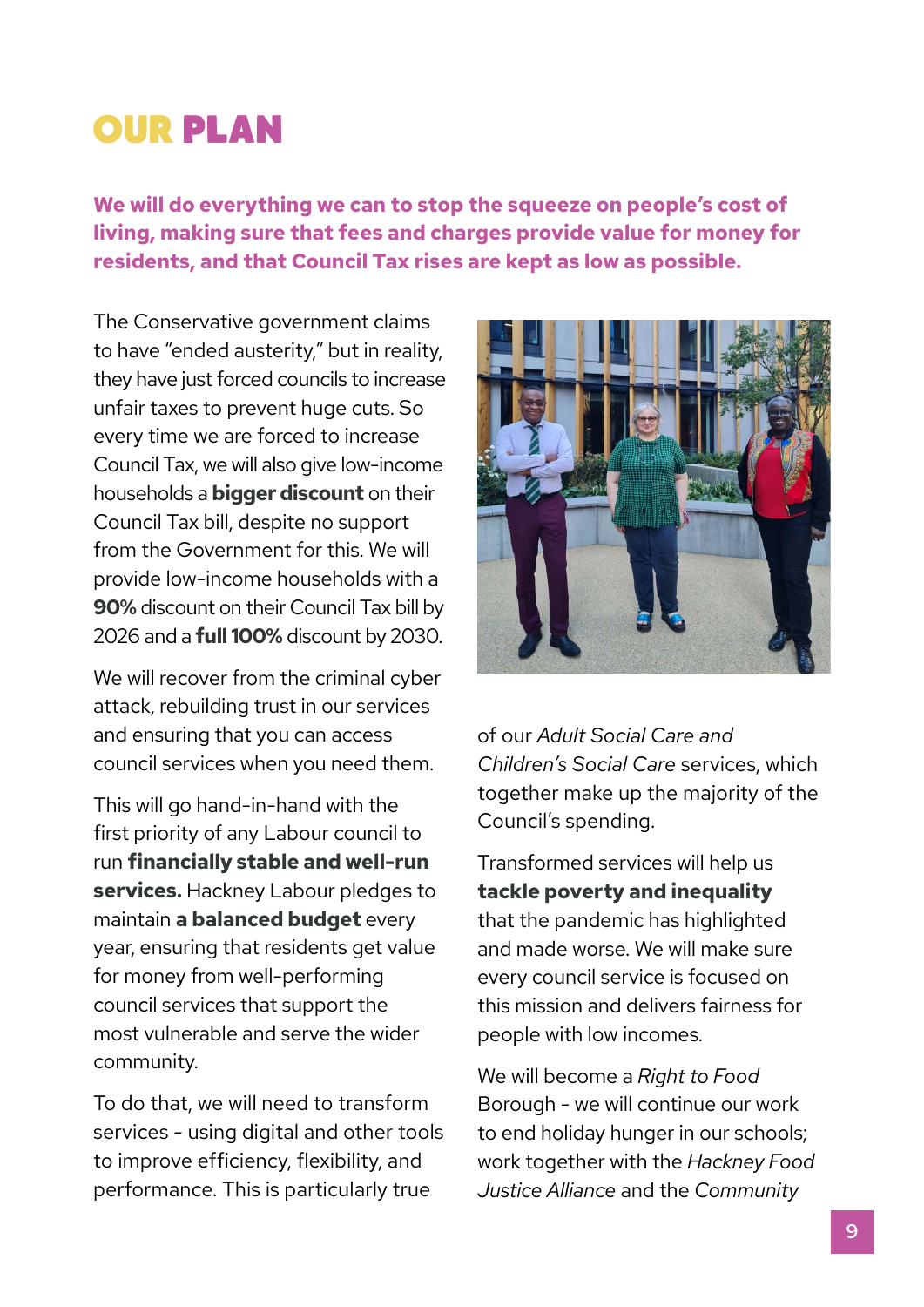*Partnership Network* to end hunger in Hackney; deliver on our *Food Poverty Action Plan;* and ensure there is emergency support when needed, while also promoting access to good. nutritious food.

We will build on the principles of our *Here to Help* offer and ensure that the Council delivers or signposts residents to extra support in their community.

We will build community wealth and create the opportunities where residents are the first to benefit as the local economy recovers and reopens - **ensuring more of the jobs, opportunities, growth and money spent in Hackney stays in Hackney.**

That starts with our vision for public services run for the public good and delivering value for money for our residents. We have made significant progress in bringing services back inhouse, with almost **400 jobs** brought

We will **prioritise community wealth** and create the opportunities where residents **are the first** to benefit

back into the Council from private companies. We will continue with our *Insourcing Policy* that all contracted services should be reviewed for insourcing.

Where we cannot insource services, we will make sure that the Council looks to our local businesses, social enterprises and co-operatives first. This will include each part of the Council setting up at least one new co-op to challenge market failure in areas like social care, affordable child care, and community energy.

We will ensure that goods and services are **procured locally and sustainably,** securing good jobs and opportunities for local people. We will also link this with our ambition to create green jobs for Hackney residents, and we will refresh the *Council's* Sustainable Procurement Strategy to include principles such as an end to *Fire and Rehire,* promotion of the *London Living Wage,* a focus on tackling climate change and enabling local people to access future net zero jobs.

We will maintain **constructive relationships** with the local trade unions, and mark International *Workers Memorial Day* to pay our respects to local key workers who gave their lives in service to the Borough during the pandemic.

We will also help all those in Hackney who have been most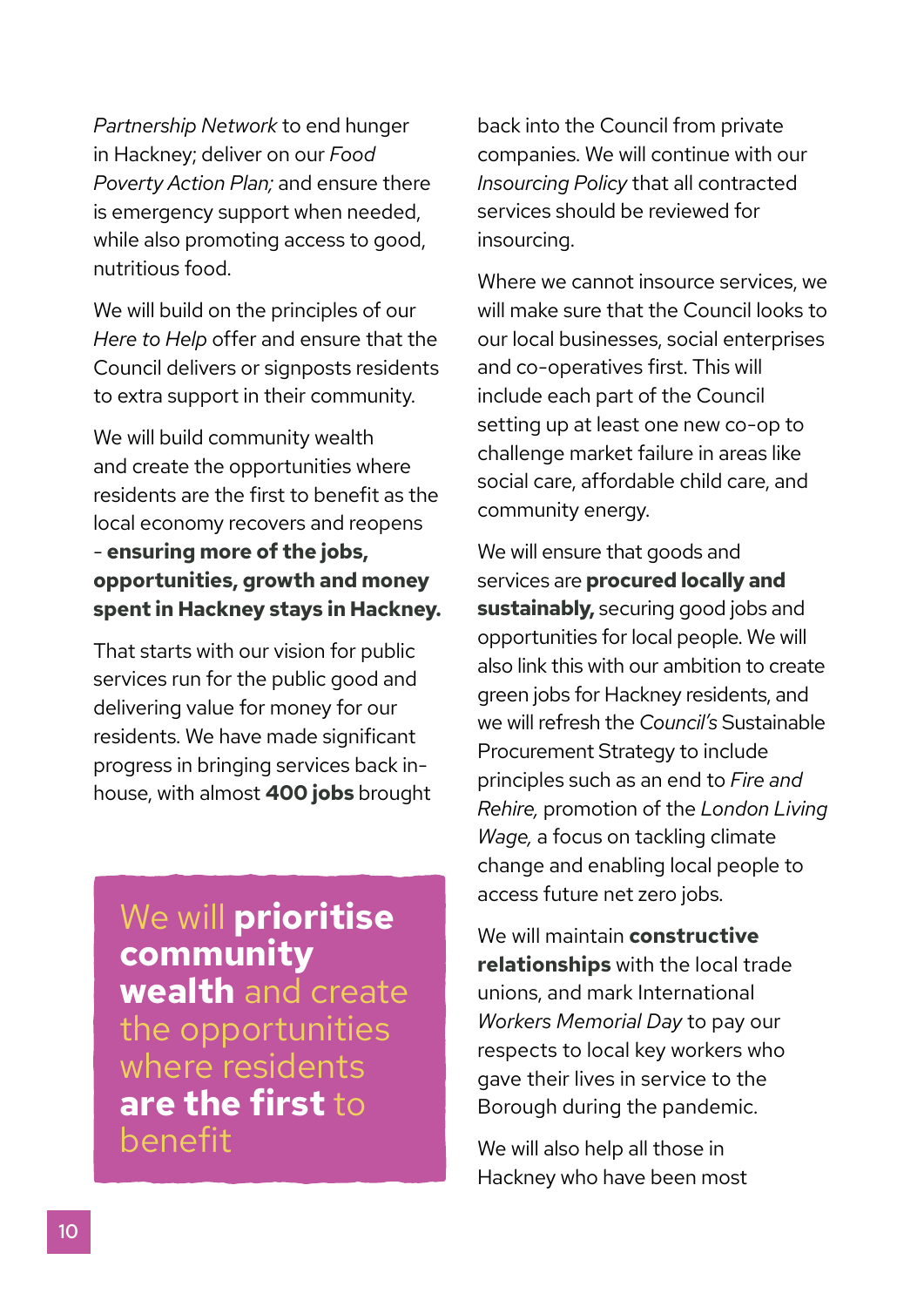

impacted by under-employment and unemployment.

This means continuing to invest in our **award-winning apprenticeship programme,** which has no upper age limit, and ensuring paid work experience for young people and those in later life who change careers or return to the jobs market.

Linking to our plan for a bright future for every young person, we will continue to build on the highly successful employment pathways programme, adding volunteering to apprenticeships, advice, skills courses, and routes into good jobs.

We will build on the success of the Council's award-winning apprenticeship programme, maximising the benefits from our

apprenticeship levy via the *Hackney Apprenticeship Network* by creating high-quality opportunities through the Council's supply chain and regeneration programmes, building a highly-skilled local economy. We will ensure adults and older workers returning to the labour market have equal access and benefit from the employment pathways programme.

Building on the successes of *Project Search,* we will develop plans for a self-sustaining programme so that young people and adults with special educational needs and disabilities (SEND) can develop the skills they need to achieve paid employment at the Council and across Hackney.

We will continue to build on our programmes, such as our supported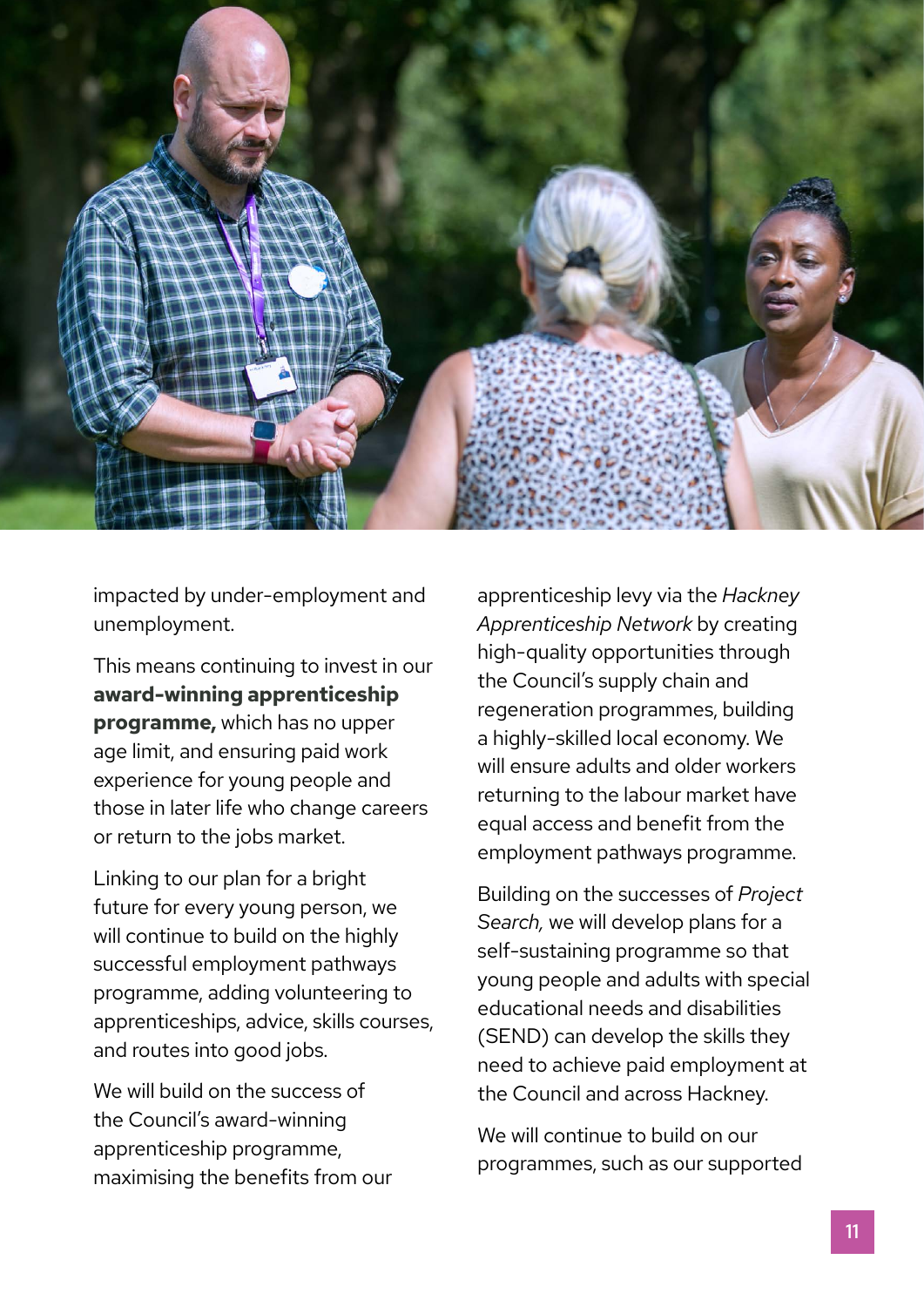

internship programme, to support adults who face significant labour market disadvantages, so that those seeking employment can access good quality work, no matter their background.

We will make sure there are **opportunities for lifelong learning**  with excellent skills courses, providing qualifications and routes into good quality jobs. Our lifelong learning pledge will provide opportunities for everyone that will meet the skills gaps created by Brexit*,* work with local universities' and take advantage of the growth in green jobs, technology and social care economies.

Our *Green New Deal* will support the doubling in size of our local green economy, helping existing local businesses to transition to become low-carbon businesses, creating more green jobs for local people. We will create a *Green Skills and* 

*Circular Economy Commission* to shape this plan, mapping the green skills gaps and the new opportunities in Hackney's economy.

We will work to end digital exclusion in Hackney, building on our work to increase accessible and affordable high-speed fibre-optic broadband across the borough, including promoting affordably priced packages.

We will ensure the Council works with the voluntary sector, local businesses, and internet providers to **expand free or affordable access** to digital services and ensure that free public wifi can be found in public spaces and all council buildings, including our libraries.

We will develop our *Digital Buddies* programme and use Hackney's libraries, schools, and colleges to support all residents to gain the skills to use the  $internet$  and to access services.